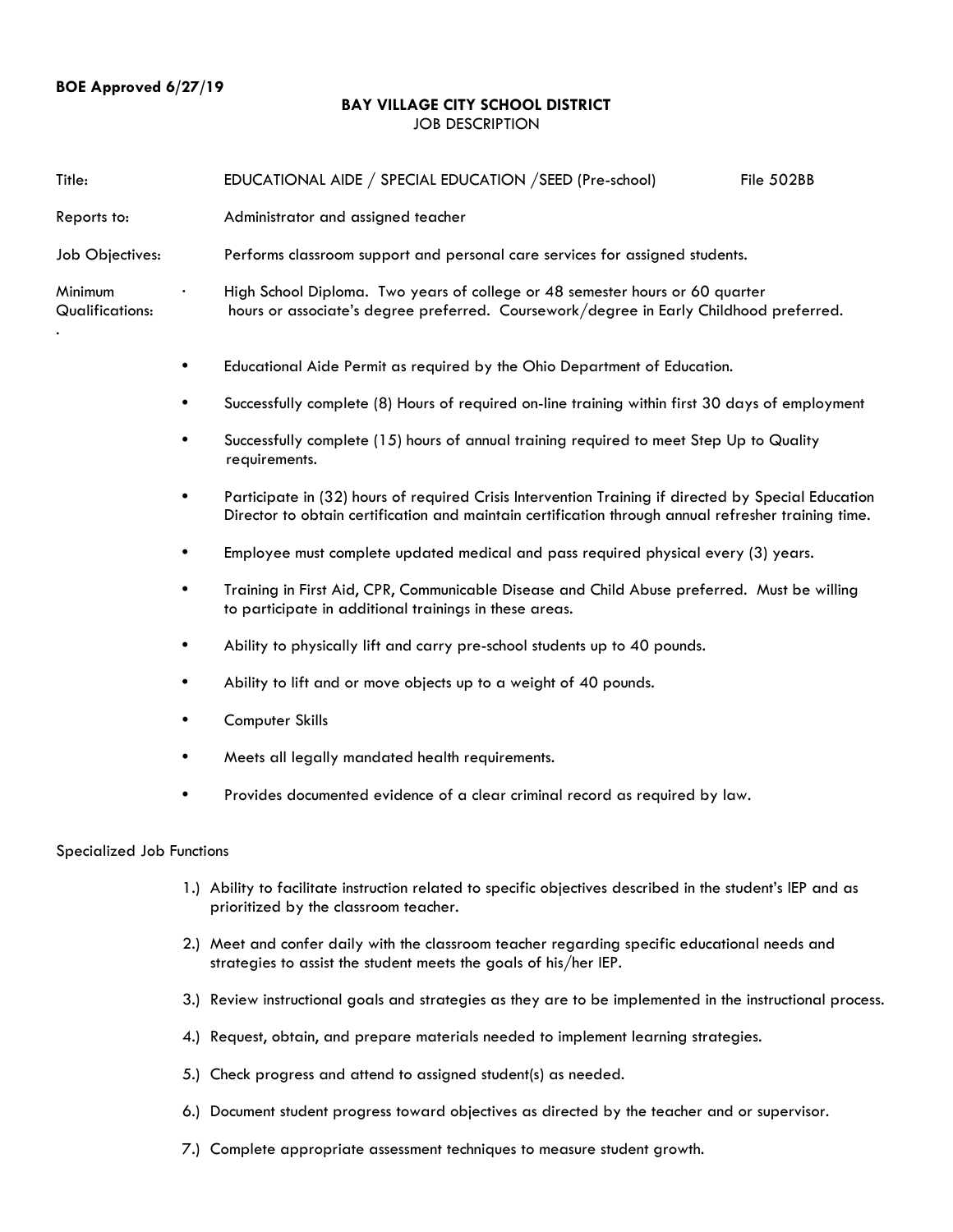- 8.) Follow assigned schedule to provide services to assigned student(s) and teacher.
- 9.) Attends in-service and training activities as assigned and applies skills learned to the job.

Essential Job The following duties are representative of performance expectations. A Functions: reasonable accommodation will be made to enable a qualified individual with a disability to perform essential functions.

- 1. Follows board policies/administrative procedures and supports the district mission statement.
- 2. Supports the district and building student codes of conduct.
- 3. Works with small groups and/or individual students as directed.
- 4. Helps student with mobility and assistive or augmentative devices as needed.
- 5. Helps students with personal hygiene and toileting as needed.
- 6. Maintains/submits records, correspondence, and reports in a timely manner.
- 7. Reports evidence of suspected child abuse as required by law.
- 8. Maintains the confidentiality of privileged information.
- 9. Fosters a safe and secure work and learning environment.
- 10. Promotes a program environment conducive to the achievement of academic/behavioral objectives.
- 11. Communicates and consults with administrators, staff, and students.
- 12. Performs classroom clerical work and prepares equipment for use.
- 13. Participates in after-school programs/activities as required.
- 14. Performs other job-related duties as required.

Working The following situations are examples of possible working conditions that may Conditions: range from remote to frequent based on circumstances and factors that may not be predictable.

- Potential for exposure to blood borne pathogens and communicable diseases.
- Potential for interaction with disruptive and/or unruly individuals.
- Exposure to adverse weather conditions and seasonal temperature extremes.
- Duties may require operating and/or riding in a vehicle.
- · Duties may require considerable telephone contact and paperwork.
- · Duties may require working under time constraints to meet deadlines.
- · Duties may require lifting, carrying, and/or moving program activity supplies and equipment.